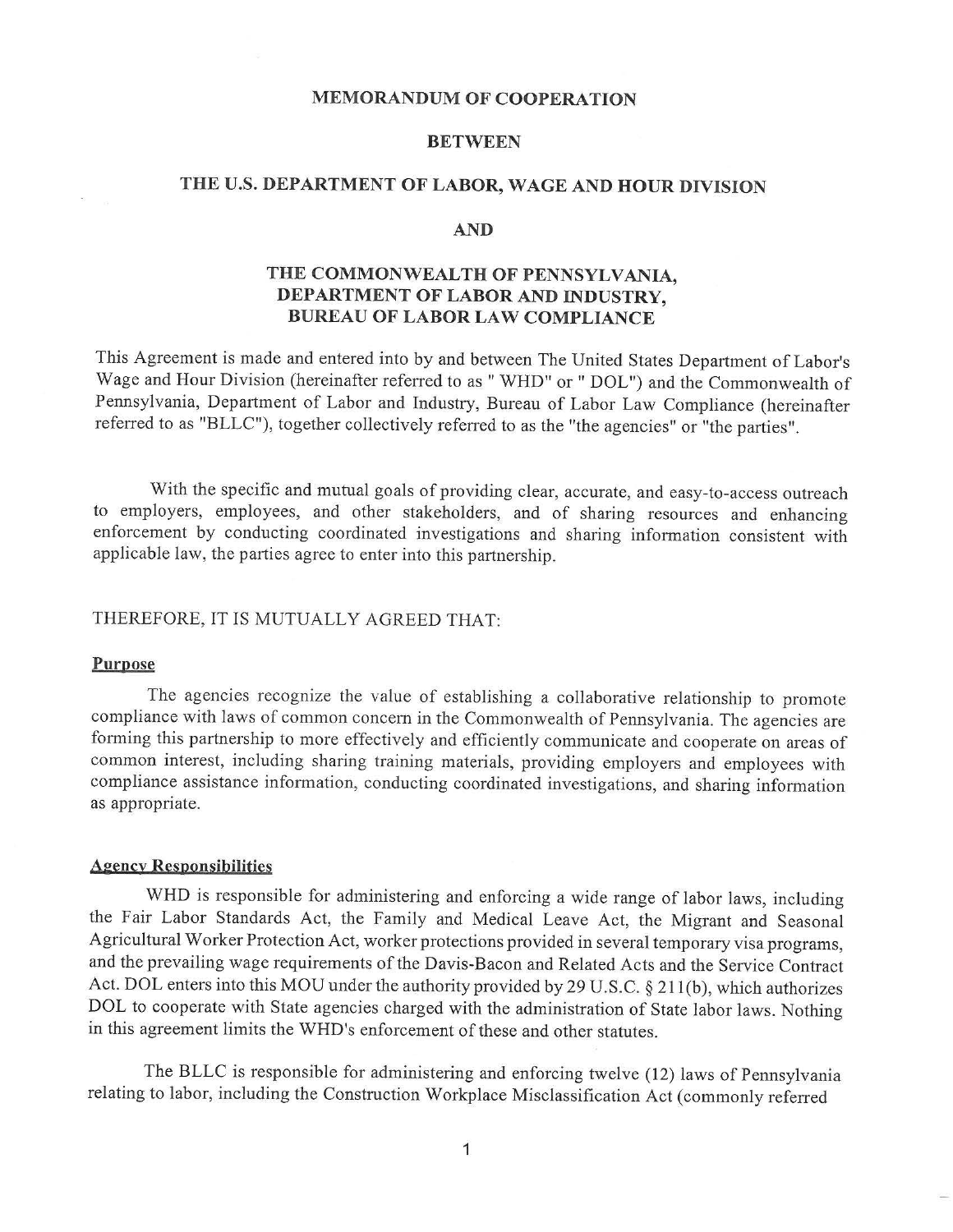to as "Act 72"), Prevailing Wage Act, Child Labor Act, Minimum Wage Act, Wage Payment Collection Law, Prohibition of Excessive Overtime in Health Care Act (commonly referred to as "Act 102"), Medical Pay Law, Apprenticeship and Training Act, Equal Pay Law, Industrial Homework Law, Personnel File Inspection Act, and Seasonal Farm Labor Act, and the regulations promulgated under each.

# **Contacts**

- The agencies designate the following contact persons (below) to be responsible for coordinating the partnership activities. The agencies will notify each other in the event of the separation or long-term absence of their contact persons.
- The agencies will designate a representative to meet annually to review areas of mutual concern and the terms and conditions of the partnership.

ForWHD: Alfonso Gristina, District Director Wage and Hour Division US Department of Labor 7 N. Wilkes-Barre Boulevard, Suite 373M Wilkes-Barre, Pennsylvania 18702 [Gristina.Alfonso@dol.gov](mailto:Gristina.Alfonso@dol.gov) 

For BLLC: Mr. Bryan Smolock, Director Bureau of Labor Law Compliance Department of Labor and Industry 651 Boas Street, Room 1301 Harrisburg, PA 17121 [bsmolock@pa.gov](mailto:bsmolock@pa.gov)

# **Enforcement**

Where appropriate and to the extent allowable under law,

- 1. The agencies may conduct joint investigations periodically in the Commonwealth of Pennsylvania when the opportunity provides.
- 2. The agencies will coordinate their respective enforcement activities and assist each other with enforcement.
- 3. The agencies will make referrals of potential violations of each other's statutes.

# **Effect of Agreement**

1. This agreement does not authorize the expenditure or reimbursement of any funds. Nothing in this agreement obligates the parties to expend appropriations or enter into any contract or other obligation.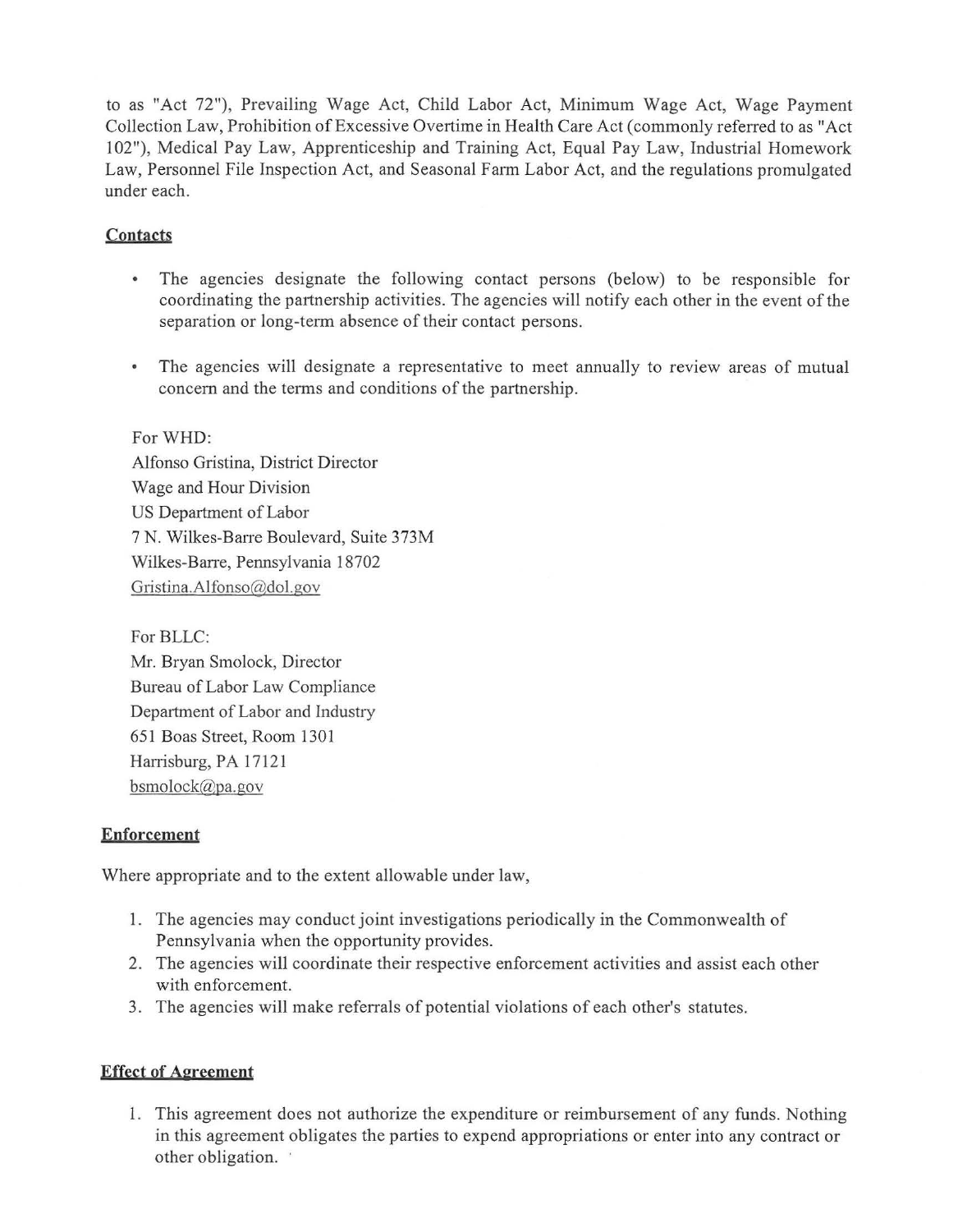agency providing the information (hereinafter the "donor agency"), except as required by law, a court order, or a congressional inquiry. In the event that information is required to be redisclosed the agency that received the information shall notify the donor agency.

- 12. In addition to the requirements above, Confidential UC Information may be exchanged only subject to the confidentiality requirements of 20 CFR Part 603 and any applicable Commonwealth of Pennsylvania laws, including but not limited to 34 Pa. Code§ 61.25.
- 13. In the event that there is a public proceeding, such as a trial, in which Confidential Information may be used or testimony of WHD's employees sought, the WHD requires that BLLC notify WHD. In the event that there is a public proceeding, such as a trial, in which Confidential Information may be used or testimony of BLLC's employees sought, the BLLC requires that WHD notify BLLC.
- 14. For information security purposes, information (including paper-based documents and electronic information such as emails and CDs) exchanged pursuant to this Agreement remains the responsibility of the donor agency while in transit. The agencies agree to establish a communication protocol for notifying each agency's designated contact person when information is sent to or received from that agency, including information on the form of the transfer and the media type and quantity (when appropriate). An agency expecting to receive information will notify the donor agency if the information is not received as of the next business date following the agreed upon delivery date.
- 15. For information security purposes, after an agency receives information from the donor agency, the donor agency retains no responsibility for any security incidents, inadvertent disclosure, or the physical and information technology safeguards in place for protecting that information by the agency that received it.
- 16. However, in the event that the agency receiving the information experiences a security incident or disaster that results in the suspected or confirmed inadvertent disclosure of the data exchanged pursuant to this Agreement, the agency experiencing the incident or disaster will send formal written notification to the donor agency's designated contact person within 3 days after detection of the incident or disaster. The written notification will describe the security incident or disaster in detail including what data exchanged pursuant to this Agreement may have been inadvertently disclosed.

Subject to the foregoing constraints:

- 17. The agencies agree to exchange information on laws and regulations of common concern to the agencies, to the extent practicable.
- 18. The agencies will establish a methodology for exchanging investigative leads, complaints, and referrals of possible violations, to the extent allowable by law and policy.
- 19. The agencies will exchange information (statistical data) on the incidence of violations in specific industries and geographic areas, if possible.
- 20. Liability of the U.S. Government is governed by the Federal Torts Claims Act.

## **Resolution of Disagreements**

• Disputes arising under this Agreement will be resolved informally by discussions between Agency Points of Contact, or other officials designated by each agency.